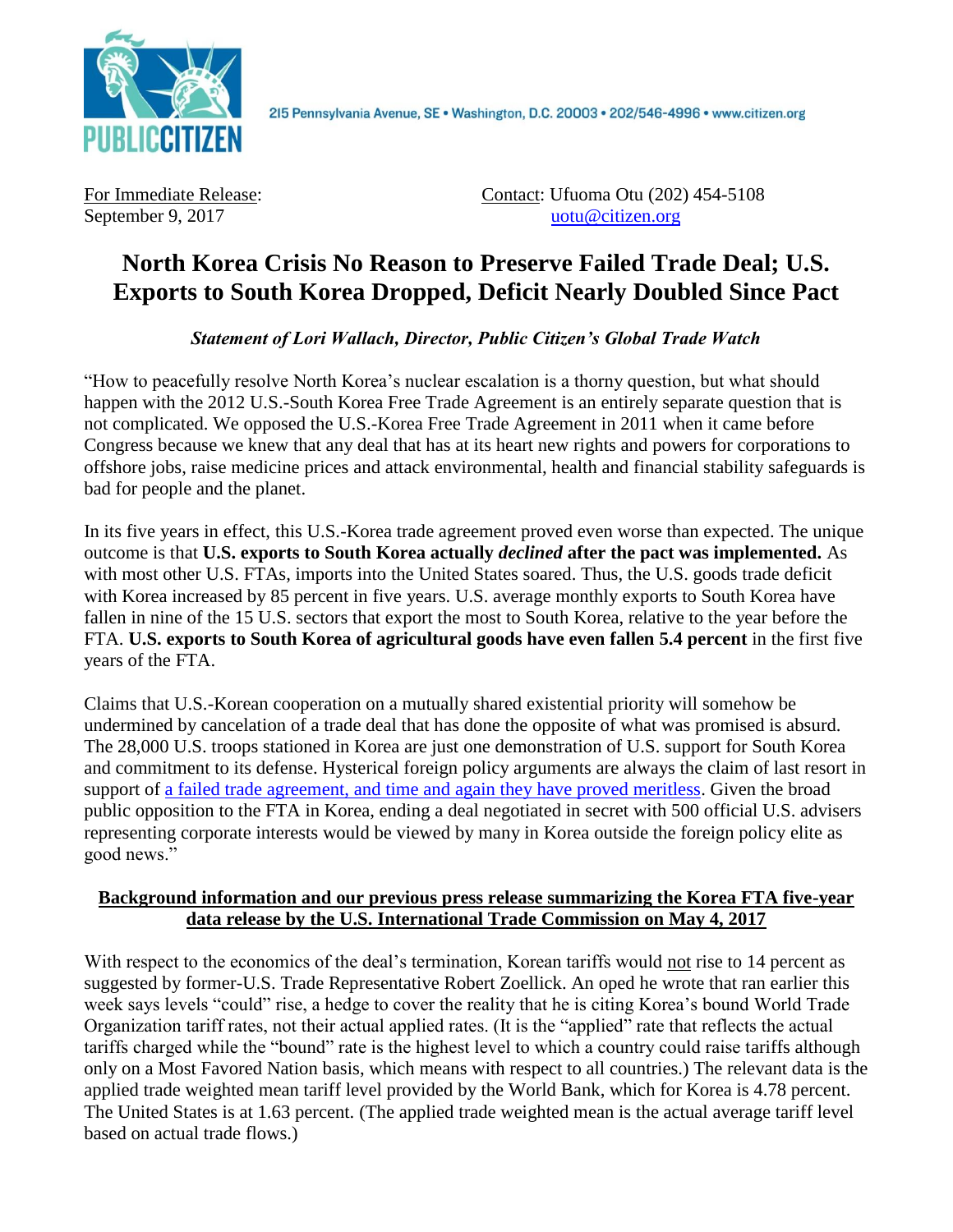## **Today's Five-Year Korea FTA Data Show March Imports from Korea Higher than Any Month But One Since Pact Started: What Is Trump's Plan for Pact?**

## *U.S. Trade Deficit With Korea Has Soared as U.S. Exports Fell, Imports Jumped Under 2012 U.S.- Korea Free Trade Agreement*

WASHINGTON, D.C. – Despite the Trump administration's tough rhetoric about the U.S.-Korea Free Trade Agreement (FTA) pact, imports from Korea in March 2017 were higher than any month but one in the pact's five years in effect.

Today's release of new U.S. Census trade data for the first full five years of the Korea FTA spotlight statements from both President Donald Trump and Vice President Mike Pence in the past month that the agreement's outcomes are not acceptable. While the Trump and Pence statements were notable for coming despite escalating military tensions on the Korean Peninsula, what the administration will do about the pact and when remains a mystery.

"Our trade deficit with Korea has increased dramatically under this agreement Trump bashed on the campaign trail, and workers in the swing stats that elected Trump have been hardest hit, so what will Trump do about it," asked Lori Wallach, director of Public Citizen's Global Trade Watch.

While then-Representative Pence voted to pass the agreement in 2011, now-Vice President Pence, in an April 2017 trip to Seoul, declared the pact to be ["falling short"](https://www.bloomberg.com/politics/articles/2017-04-18/u-s-free-trade-deal-with-south-korea-falling-short-pence-warns) and needing review and reform. Later that month, Trump declared of the Korea deal: "We've told them that we'll either [terminate or negotiate.](https://www.washingtonpost.com/politics/trump-we-may-terminate-us-south-korea-trade-agreement/2017/04/27/75ad1218-2bad-11e7-a616-d7c8a68c1a66_story.html?utm_term=.dbb1d42f1044) We may terminate." Trump spotlighted the "job-killing trade deal with South Korea" in his nomination [acceptance speech](https://assets.donaldjtrump.com/DJT_Acceptance_Speech.pdf) and on the stump, where he also often [noted](http://www.politico.com/story/2016/06/full-transcript-trump-job-plan-speech-224891%20job-killing%20deal%20with%20South%20Korea.) that "this deal doubled our trade deficit with South Korea and destroyed nearly 100,000 American jobs."

Many of Trump's trade-related campaign pledges were broken in his first 100 days, calling into question the prospects for action on the Korea pact. A powerful White House faction opposes the trade policy changes that Trump promised would deliver more American jobs and lower deficits

The agreement, sold by the Obama administration with a ["more export, more jobs"](https://ustr.gov/uskoreaFTA) slogan, has resulted in U.S. exports to Korea *declining* 7.8 percent (\$3.7 billion) and imports from Korea increasing 13.1 percent (\$8.1 billion) by the end of its fifth year. The 85 percent trade deficit *increase* with Korea under the pact – from \$14 billion in the 12 months before the pact went into effect on March 15, 2012 to \$26 in its fifth year – came in the context of the overall U.S. trade deficit with the world *decreasing* by 5 percent. While U.S. goods imports from the world decreased by 7.1 percent, goods imports from Korea increased by 13.1 percent.

Defenders of the pact claim the results stem from weakness in Korea's economy, but in fact Korea's GDP has risen by 15 percent from 2011 to 2016 while unemployment rates have averaged 3.4 percent, hardly the indicators of a weak economy.

Meanwhile, the U.S. service sector trade surplus with Korea has increased by only \$2 billion from 2011 to 2015 a growth rate of 29 percent in its five years in effect that is notably 64 percent slower than our services surplus growth over the five years before the FTA went into effect. (Service sector data for the full fifth year of the deal will be released in October.)